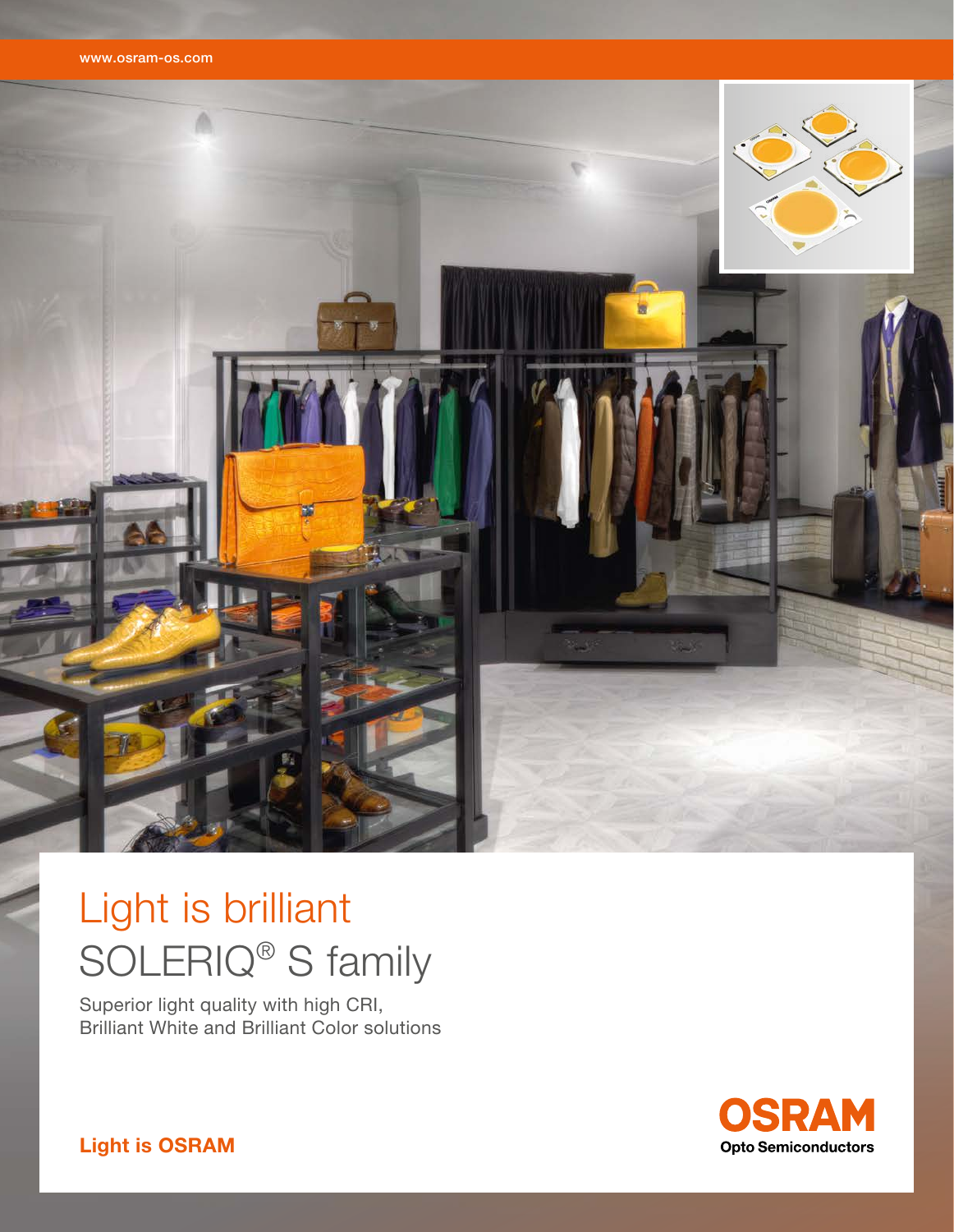abxdefghijklmnopqrstuvwxyz1234567890ABCDEFGHIJKLMOPQRSTUVWXYZ dnDN!"§\$%&/  $() = ?$   $' + * \sim \mu \phi$ 

# SOLERIQ<sup>®</sup> S Portfolio Overview at a Glance -

SOLERIQ® S is OSRAM Opto Semiconductors' state-of-the-art easy to use Chip-on-Board family specifically designed for professional lighting applications. The "Brilliant White" and "Brilliant Color" versions extend the CoB portfolio by offering superior light quality solutions. "Brilliant White" delivers more natural white appearance while "Brilliant White" offers natural white plus an enhancement in illuminating colored objects. The new CRI 97 series and the high efficacy products complements the CoB line-up.

### SOLERIQ® S 9, S 13, S 15, S 19

Full portfolio, strong performance, superb color quality SOLERIQ® S is specifically designed for applications requiring large flux packages from a compact light emitting area. With a comprehensive list of accessories ranging from connectors to lenses and reflectors, SOLERIQ® S is easy for lighting manufacturers to use. With a light emitting surface  $(LES)$  of  $\phi$ 9.8 mm,  $\phi$ 13.0 mm,  $\phi$ 14.5 mm or  $\phi$ 19.0 mm, the SOLERIQ® platform increases the flexibility for various designs, supports LED interchangeability and even enables Zhaga standard designs for LES 9, 13 and 19.

### SOLERIQ® S Brilliant White and Brilliant Color

The SOLERIQ® S "Brilliant White" range offers pure, clean and clear white light, free of greenish or yellowish tints – white just appears whiter. The SOLERIQ<sup>®</sup> S "Brilliant Color" range offers the same appearance of natural white and also enhances the appearance of colored objects – with more saturated and distinct colors, better color discrimination and clarity, an effect well-known from HID lamps.

### SOLERIQ® S – high CRI 97, high efficacy CRI 80 and CRI 90

Premium color rendering offers superior performance for high-end interior applications.



### Features SOLERIQ® S 9

- Package size of
- 13.5 mm × 13.5 mm × 1.4 mm — Light emitting surface of (LES):
- $\phi$  9.8 mm — Excellent color reproduction with CRI min. 80, 85, 90, 97 (typ.)
- Full range of color temperatures:  $2.700K - 6.500K$
- Available in various power classes (7 W, 10 W, 14 W)

| SOLERIQ <sup>®</sup> S 9 |              |                     |                     |                                         |                                         |
|--------------------------|--------------|---------------------|---------------------|-----------------------------------------|-----------------------------------------|
| <b>Typ. Voltage</b>      | 36V          |                     |                     |                                         |                                         |
| <b>CRI</b>               | 80           | 90                  | 97 Typ.             | <b>Brilliant White</b><br><b>CRI 90</b> | <b>Brilliant Color</b><br><b>CRI 85</b> |
| <b>7W</b>                | GW KAFGB5.EM | <b>GW KAFGB5.CM</b> | <b>GW KAFGB5.BM</b> |                                         | GW KAFGB3.DM                            |
| <b>10W</b>               | GW KAFHB5.EM | GW KAFHB5.CM        | <b>GW KAFHB5.BM</b> |                                         |                                         |
| <b>14W</b>               | GW KAFJB5.EM | <b>GW KAFJB5.CM</b> | GW KAFJB5.BM        | GW KAFJB3.CM                            | <b>GW KAFJB3.DM</b>                     |
| <b>17W</b>               |              |                     |                     |                                         |                                         |
| 21W                      |              |                     |                     |                                         |                                         |
| 24W                      |              |                     |                     |                                         |                                         |
| <b>28W</b>               |              |                     |                     |                                         |                                         |
| 38W                      |              |                     |                     |                                         |                                         |



### Features SOLERIQ® S 13

- Package size of 19.0 mm × 19.0 mm × 1.4 mm
- Light emitting surface of (LES):  $\phi$  13.0 mm, enables Zhaga standard design
- Excellent color reproduction with CRI min. 70, 80, 85, 90, 97 (typ.)
- Full range of color temperatures:  $2.700K - 6.500K$
- Available in various power classes (7 W, 10 W, 17 W, 21 W, 24 W)

### SOLERIQ® S 13

| 36V |    |                                                     |                                        |         |
|-----|----|-----------------------------------------------------|----------------------------------------|---------|
|     | 70 | 80                                                  | 90                                     | 97 Typ. |
|     |    |                                                     | GW KAGGB3.EM GW KAGGB3.CM              |         |
|     |    |                                                     | GW KAGHB3.EM GW KAGHB3.CM              |         |
|     |    |                                                     |                                        |         |
|     |    |                                                     | GW KAGJB3.EM GW KAGJB3.CM GW KAGJB5.BM |         |
|     |    | GW KAGLB3.PM GW KAGLB3.EM GW KAGLB3.CM GW KAGLB5.BM |                                        |         |
|     |    | GW KAGMB3.PM GW KAGMB3.EM GW KAGMB3.CM GW KAGMB5.BM |                                        |         |
|     |    |                                                     |                                        |         |
|     |    |                                                     |                                        |         |
|     |    |                                                     |                                        |         |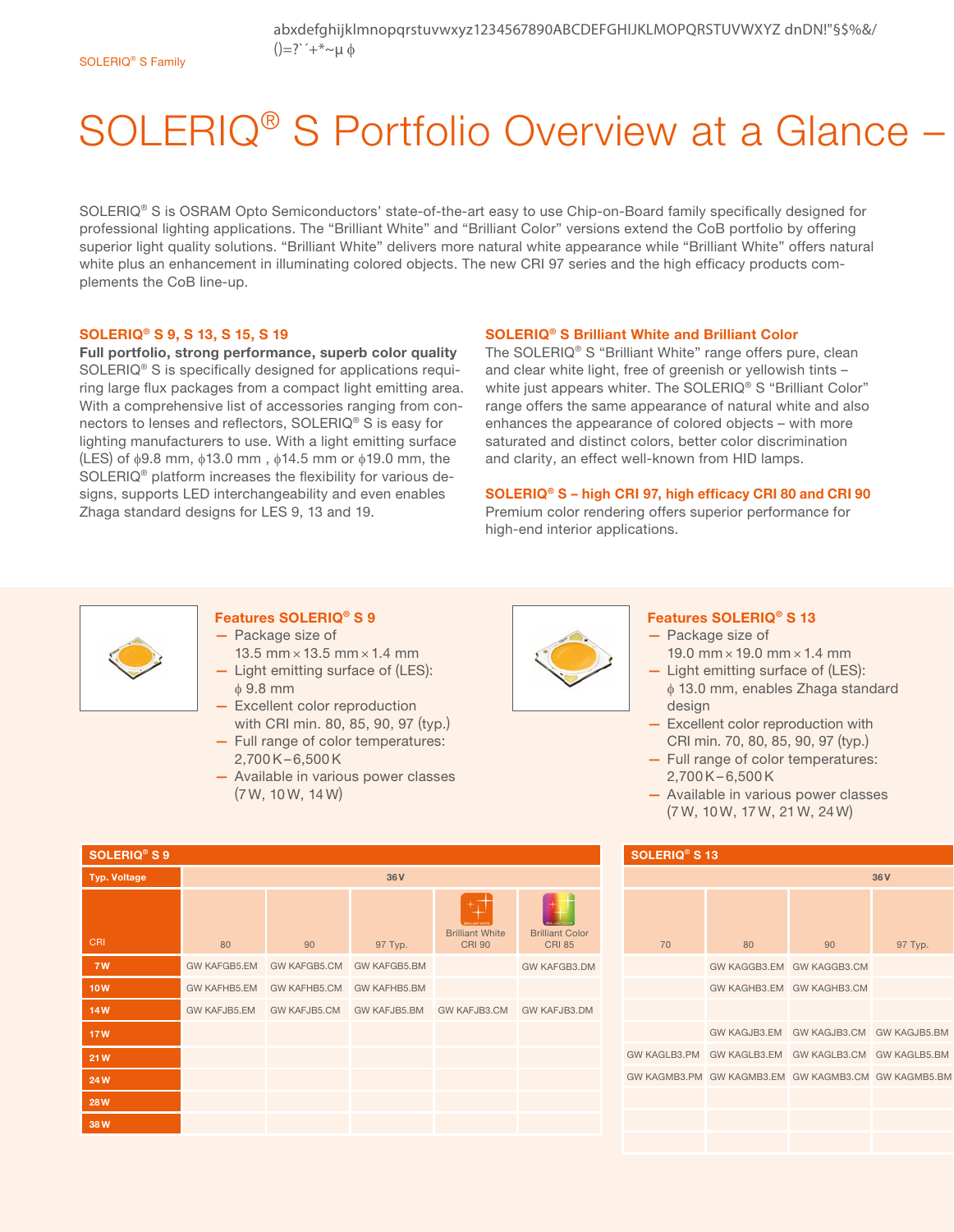## Power Ratings and CRI

### General features

- Single light source from a compact area offering premium color rendering with superior performance for high-end interior application
- Uniform illumination without multi shadows due to uniform light emitting surface
- Industry leading LM-80 report meeting DLC Premium top tier, producing very stable brightness over lifetime
- Superior over-driving capabilities, extending lumen output performance
- Superior Color over Angle (CoA)
- Easy to install with off-the-shelf solderless connectors and lenses

### Applications

- Professional spotlighting, e.g. in shops or museums
- High end home lighting, e.g. spotlights or downlights
- Outdoor lighting







Brilliant Color: Supermarkets, Shops, High-end Retail





Special Colors: Food Stores and Restaurants



## Features SOLERIQ® S 15

- Package size of
- 19.0 mm × 19.0 mm × 1.4 mm — Light emitting surface of (LES):  $\phi$  14.5 mm
- CRI min. 80, 90
- CCT 2,700K– 4,000K
- Available power classes
- (17 W, 21 W, 28 W)



### Features SOLERIQ® S 19

- Package size of 24.0 mm × 24.0 mm × 1.4 mm
- Light emitting surface of (LES):  $\phi$  19.0 mm, enables Zhaga standard design
- Excellent color reproduction with CRI min. 70, 80, 85, 90
- Full range of color temperatures:  $2.700K - 6.500K$
- Available in various power classes (24 W, 38 W, 53 W)

| <b>Brilliant White</b><br><b>CRI 90</b> | <b>Brilliant Color</b><br><b>CRI 85</b> |
|-----------------------------------------|-----------------------------------------|
|                                         |                                         |
|                                         |                                         |
|                                         |                                         |
| GW KAGJB3.CM                            | GW KAGJB3.DM                            |
| GW KAGLB3.CM                            | GW KAGLB3.DM                            |
| GW KAGMB3.CM                            | GW KAGMB3.DM                            |
|                                         |                                         |
|                                         |                                         |
|                                         |                                         |

| <b>SOLERIQ<sup>®</sup> S 15</b> |                     |  |  |  |
|---------------------------------|---------------------|--|--|--|
|                                 | 36V                 |  |  |  |
| 80                              | 90                  |  |  |  |
|                                 |                     |  |  |  |
|                                 |                     |  |  |  |
|                                 |                     |  |  |  |
| <b>GW KAGJB5.EM</b>             | <b>GW KAGJB5.CM</b> |  |  |  |
| <b>GW KAGLB5.EM</b>             | <b>GW KAGLB5.CM</b> |  |  |  |
|                                 |                     |  |  |  |
| <b>GW KAGMB5.EM</b>             | <b>GW KAGMB5.CM</b> |  |  |  |
|                                 |                     |  |  |  |
|                                 |                     |  |  |  |

| SOLERIQ <sup>®</sup> S 19 |              |                                         |                                         |  |  |  |
|---------------------------|--------------|-----------------------------------------|-----------------------------------------|--|--|--|
| 36 V                      |              |                                         |                                         |  |  |  |
| 70                        | 80           | <b>Brilliant White</b><br><b>CRI 90</b> | <b>Brilliant Color</b><br><b>CRI 85</b> |  |  |  |
|                           |              |                                         |                                         |  |  |  |
|                           |              |                                         |                                         |  |  |  |
|                           |              |                                         |                                         |  |  |  |
|                           |              |                                         |                                         |  |  |  |
|                           |              |                                         |                                         |  |  |  |
| GW KAHLB2.PM              | GW KAHLB2.EM | <b>GW KAHLB2.CM</b>                     |                                         |  |  |  |
|                           |              |                                         |                                         |  |  |  |
|                           |              |                                         | GW KAHLB2.DM                            |  |  |  |
| GW KAHQB2.PM              | GW KAHQB2.EM |                                         |                                         |  |  |  |
|                           |              |                                         |                                         |  |  |  |